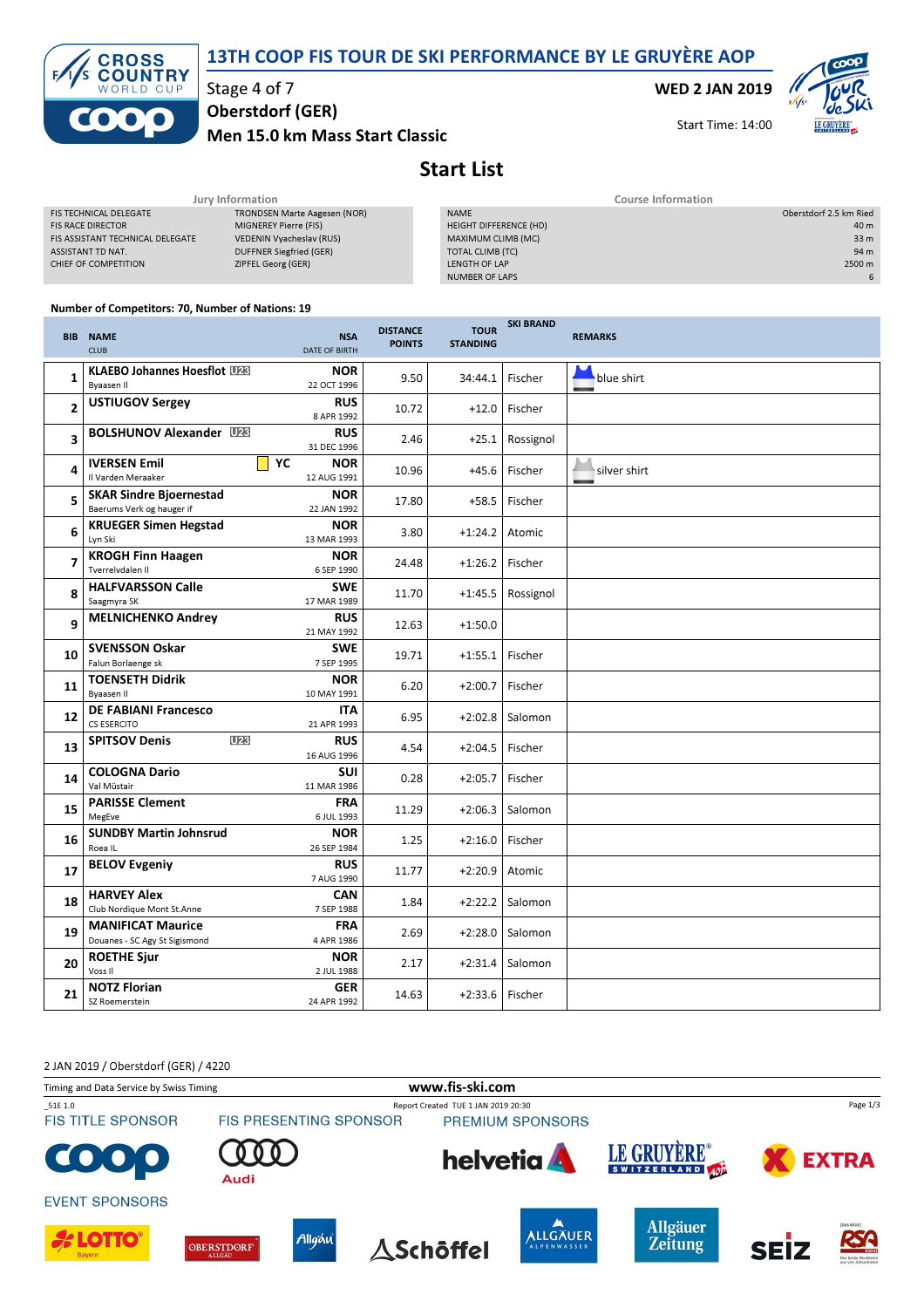



Stage 4 of 7

Oberstdorf (GER)

Men 15.0 km Mass Start Classic

WED 2 JAN 2019



Start Time: 14:00

Start List

|    | <b>BIB NAME</b><br><b>CLUB</b>                                | <b>NSA</b><br><b>DATE OF BIRTH</b> | <b>DISTANCE</b><br><b>POINTS</b> | <b>TOUR</b><br><b>STANDING</b> | <b>SKI BRAND</b>  | <b>REMARKS</b> |
|----|---------------------------------------------------------------|------------------------------------|----------------------------------|--------------------------------|-------------------|----------------|
| 22 | <b>HOLUND Hans Christer</b><br>Lyn Ski                        | <b>NOR</b><br>25 FEB 1989          | 2.85                             | $+2:34.2$                      |                   |                |
| 23 | <b>MUSGRAVE Andrew</b><br>Huntly Nordic Ski Club/Roea IL      | <b>GBR</b><br>6 MAR 1990           | 6.06                             | $+2:35.3$                      | Salomon           |                |
| 24 | U <sub>23</sub><br><b>KLEE Beda</b><br>Speer Ebnat kappel     | <b>SUI</b><br>16 JUN 1996          | 31.54                            | $+2:42.0$                      |                   |                |
| 25 | <b>POLTORANIN Alexey</b>                                      | <b>KAZ</b><br>29 APR 1987          | 0.05                             | $+2:42.0$                      | Fischer           |                |
| 26 | <b>BACKSCHEIDER Adrien</b><br>Douane - Gerardmer Ski Nordique | <b>FRA</b><br>7 AUG 1992           | 16.61                            | $+2:44.3$                      | Rossignol         |                |
| 27 | <b>GAILLARD Jean Marc</b><br>S.C DES DOUANES HTE SAVOIE       | <b>FRA</b><br>7 OCT 1980           | 6.99                             | $+2:46.8$                      | Salomon           |                |
| 28 | U <sub>23</sub><br><b>THORN Viktor</b><br>Ulricehamns If      | <b>SWE</b><br>11 MAY 1996          | 23.95                            | $+2:47.4$                      | Salomon           |                |
| 29 | <b>LARKOV Andrey</b>                                          | <b>RUS</b><br>25 NOV 1989          | 6.56                             | $+2:51.4$                      | Fischer           |                |
| 30 | YOSHIDA Keishin<br>Japan Self Defense Forces Physical         | <b>JPN</b><br>12 JAN 1987          | 11.88                            | $+2:54.2$                      | Fischer           |                |
| 31 | <b>BING Thomas</b><br>Rhoener WSV Dermbach                    | <b>GER</b><br>3 APR 1990           | 10.67                            | $+2:57.0$                      | Rossignol         |                |
| 32 | <b>BESSMERTNYKH Alexander</b>                                 | <b>RUS</b><br>15 SEP 1986          | 12.41                            | $+2:58.0$                      | Madshus           |                |
| 33 | <b>LAPIERRE Jules</b><br>U23<br>Ski Nordique chartrousin      | <b>FRA</b><br>2 JAN 1996           | 24.29                            | $+2:59.3$                      | Rossignol         |                |
| 34 | <b>ESTEVE ALTIMIRAS Irineu U28</b><br><b>NEC</b>              | <b>AND</b><br>21 JUN 1996          | 31.29                            | $+3:00.5$                      | Fischer           |                |
| 35 | <b>RUEESCH Jason</b><br>Davos                                 | <b>SUI</b><br>16 MAY 1994          | 56.77                            | $+3:05.4$                      |                   |                |
| 36 | MIYAZAWA Hiroyuki<br>JR East Ski Team                         | <b>JPN</b><br>12 OCT 1991          | 34.19                            | $+3:05.5$                      | Fischer           |                |
| 37 | <b>TAMMJARV Karel</b><br><b>Tartu Skiclub</b>                 | EST<br>25 MAY 1989                 | 28.50                            | $+3:07.6$                      | Fischer           |                |
| 38 | <b>HAKOLA Ristomatti</b><br>Jamin Janne                       | <b>FIN</b><br>15 APR 1991          | 15.82                            | $+3:08.5$                      | Fischer           |                |
| 39 | <b>BOEGL Lucas</b><br>SC Gaissach                             | <b>GER</b><br>14 JUN 1990          | 19.20                            | $+3:11.6$                      |                   |                |
| 40 | <b>RETIVYKH Gleb</b>                                          | <b>RUS</b><br>30 DEC 1991          | 43.26                            | $+3:14.6$                      | Fischer           |                |
| 41 | <b>VYLEGZHANIN Maxim</b><br>Dinamo                            | <b>RUS</b><br>18 OCT 1982          | 8.74                             | $+3:15.6$                      | Fischer           |                |
| 42 | U23<br><b>BRUGGER Janosch</b><br><b>WSG Schluchsee</b>        | GER<br>6 JUN 1997                  | 18.46                            | $+3:16.6$                      | Atomic            |                |
| 43 | <b>LIVERS Toni</b><br>Davos                                   | SUI<br>2 JUN 1983                  | 19.07                            |                                | $+3:20.3$ Salomon |                |
| 44 | <b>EINARSSON Snorri Eythor</b><br>Ullur                       | <b>ISL</b><br>21 FEB 1986          | 55.05                            | $+3:22.3$                      | Fischer           |                |
| 45 | <b>SALVADORI Giandomenico</b><br><b>GS FIAMMEGIALLE</b>       | <b>ITA</b><br>8 OCT 1992           | 20.49                            | $+3:23.5$                      | Atomic            |                |
| 46 | <b>RICKARDSSON Daniel</b><br>Hudiksvalls IF                   | YC<br><b>SWE</b><br>15 MAR 1982    | 7.39                             | +3:25.9                        | Fischer           |                |

2 JAN 2019 / Oberstdorf (GER) / 4220